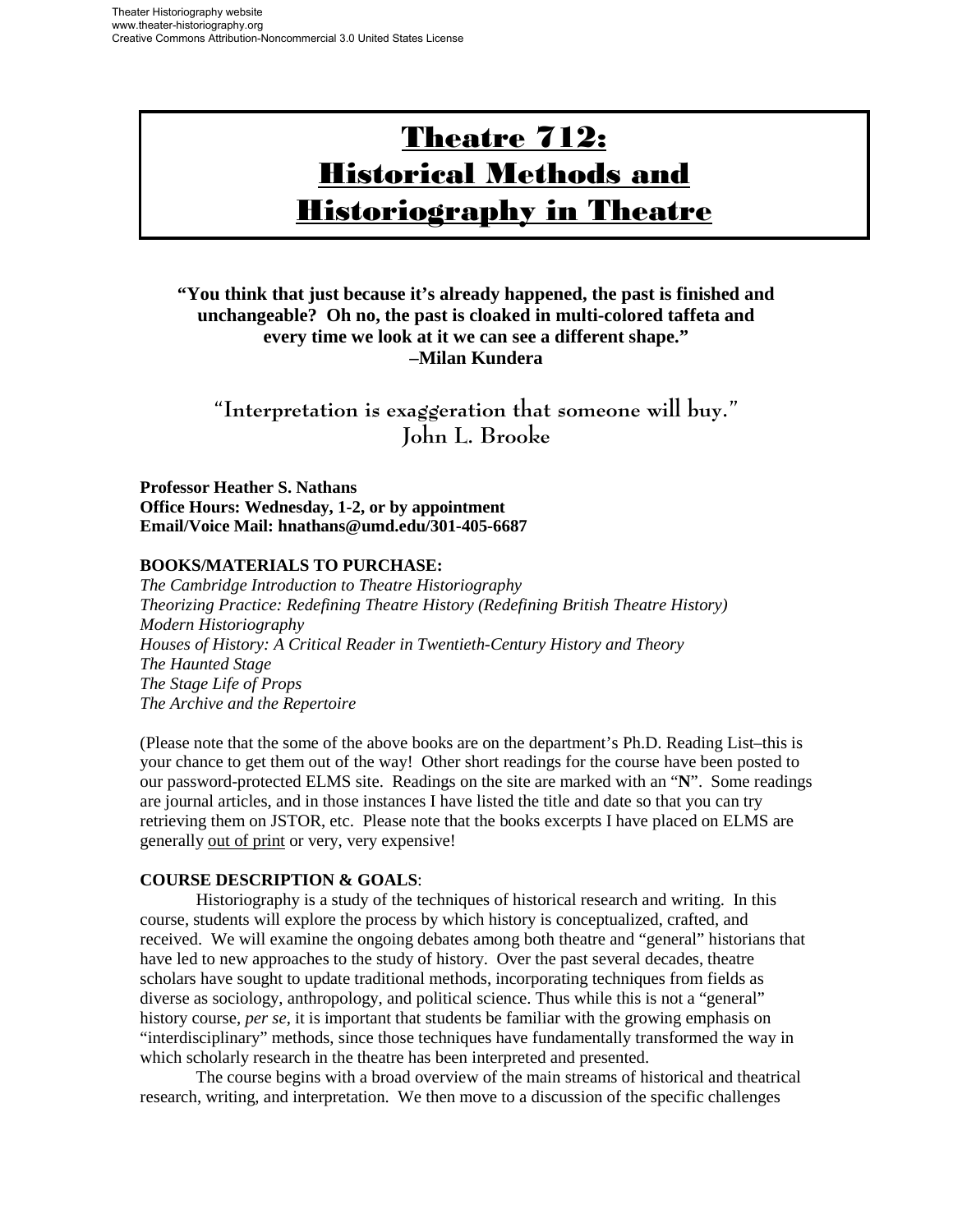facing theatre historians--who often seek to reconstruct histories from the most ephemeral of sources. We will also study specific events or documents which have undergone re-evaluation over the past century as a means of understanding trends in theatre scholarship--and we will ask how the primary evidence has been appropriated and transformed into "history." Lastly, since scholars are not the only ones who interpret past events for public consumption, we will examine play texts and performances that offer alternate ways of viewing history. By the end of this course, students should be able to do the following:

### **\*Identify major historiographical trends and explain their significance/connection to theatre history**

**\*Conduct research on a specific project applying** *each* **of these major methodologies \*Evaluate which historiographical approaches are best suited to their individual** 

## **research**

### **ASSIGNMENTS**:

As part of this course, students will undertake a range of short assignments designed to expand their familiarity with various schools of historical thought, as well as major research archives and collections for theatre historians. Students will give a number of brief oral presentations throughout the semester, in addition to written assignments. The final project for the course is a research paper on an area of interest to you (obviously it would be to your advantage to use this opportunity to either investigate or advance a dissertation or thesis project!). You should also seriously consider developing your final essay for presentation at a conference or publication in a journal.

### **WEEKLY:** *Quotable Quotes*

**Each week choose ONE quotation from our readings (it may be from a play or it may be from one of our other texts). Write it down. Be prepared to present that one quotation in class and to explain how (for you) it can be connected to all of the other readings we did for the week. Be prepared to discuss the quotations you choose and the reasons for your choice in each class.**

### **INTELLECTUAL EXPERIMENT: "All great ideas are conceived while walking" – Nietzsche**

The pressures of graduate school can mean that students seldom have time to simply reflect on their reading and research in a creative and unstructured way. This semester we will try an experiment to address that potential area of concern. We will begin each class with 10 minutes of walking outside (!). The goal of the 10-minute walk is to focus on the "big questions" raised by the readings for the week or on particular research challenges. At the end of the 10 minutes, students return to the classroom for an additional 10 minutes of "free writing" to record questions, thoughts, possible avenues for further exploration in their work. Students will not be required to share the material from their free writing. During our break time, students will also be asked to take another 10 minute walk. This may be either a solo or social walk, chatting with colleagues. The goal of *this* walk is to allow students to re-energize and re-focus for the second half of the class. Think Thoreau, think Emerson – enjoy!

### **"BOOK REPORTS"**:

Unlike the usual "book report," this assignment asks you to evaluate the "case" that an author of "popular" history makes for his or her topic, whether it's the murder of Helen Jewett, the disappearance of the Princes in the Tower of London, or the case of Jack the Ripper. I will give you some book suggestions to begin with (you may also find your own). It is then up to you to pursue the investigation. You need to assess the way in which the author presents his/her case.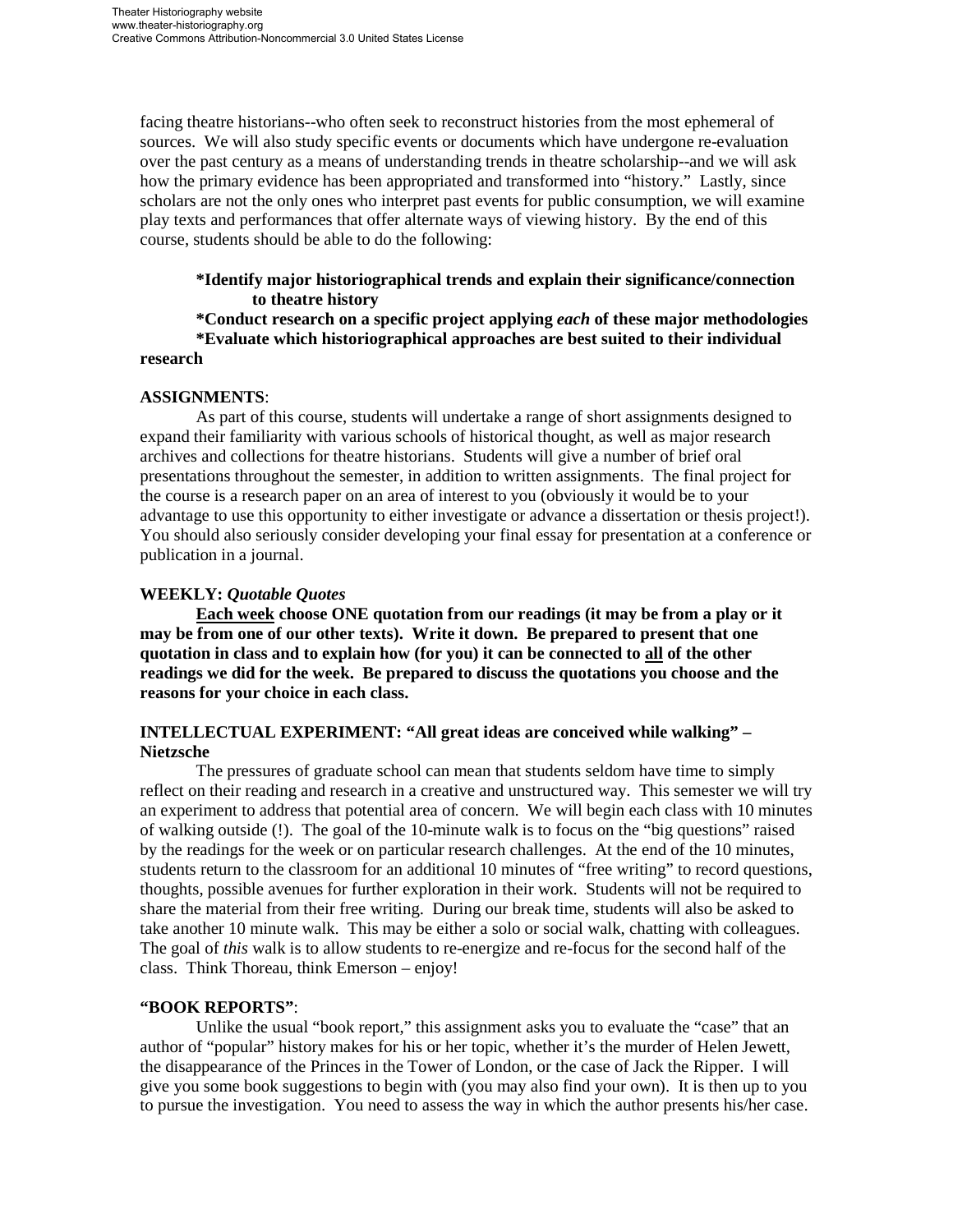If you have access to some of the same sources (newspapers, historical records, etc.), go to those sources–do you agree with the way the author has interpreted them? BE CREATIVE in your quest–what information has the author excluded? If "interpretation is exaggeration that someone will buy," do you buy what you're reading? You will be asked to present their findings to the class in both an oral and written report (copy to be given to the professor at the time of the presentation).

Reports should be **two single-spaced pages** (copy back-to-back when possible to save paper!). Please include the correct scholarly citation and table of contents (which you may xerox as the cover page of your report). Provide an analysis of the work, describing the book's contents, the author's methods and approach to the subject matter, and its usefulness (or its strengths and weaknesses). In your written report, present as complete an overview of the work as you can. For your **10-minute oral report**, you may provide a brief summary of the case the author makes, then focus on a section that was of particular interest to you. In your discussion make sure to connect the topic, the methods, or the agenda of the author to the readings we are working on in class. If you dispute the author's approach or findings, feel free to say why!

 \*TIP: Written Report–You need to know what sources the author is relying on–especially if he/she is not a trained historian. Think about how you–as an historian–might use the same sources. Would you ask the same questions or different ones? What lens would you use to interpret the information? What story would you tell, and how would it differ from the author's agenda?

 \*TIP: Oral Report--**Don't read directly from your written report**! Instead, give us a quick overview (2-3 minutes), and then tell us what you found most interesting or striking about the book. This doesn't mean that your presentation should be "chatty" or informal – rather that it should have ease, energy, and focus (goals that are difficult to accomplish while staring at a piece of paper!).

Some questions you may wish to address: Does the historian have a clear "agenda" in writing? Can you identify the author as a member of a particular school of thought or see evidence of certain trends in his/her work? How has the author presented the evidence? What would you challenge in the work? What would you support? Could you apply this particular approach to your own research? Is this book (either its contents or methodology) useful for others? Did it convince you? Why or why not?

\*TIP: Remember your audience! Try to present the material in as engaging a manner as possible that opens the way for dialogue among your listeners. In order to make your presentation go as smoothly as possible, practice, practice, practice. **Stay within time limits!** You should speak for no more than 10 minutes. I will stop people who go over the allotted time (I will also give you withering looks and make cutting remarks about your taste in music, clothing, and luncheon meats). Part of your grade will be based on the consideration and respect that you show for your listeners in making your talk as concise and focused as possible. Offer your audience a blend of information and analysis--don't tell everything you know. Pick and choose your arguments and points carefully. Lastly, everyone loves "show and tell," so if you can bring the book to class or want to pass around a copy of a particularly interesting diagram, photo, manuscript, etc., feel free.

### **JOURNAL REVIEW**:

 Each student will be asked to submit a **two-page, single-spaced comparative review** of two scholarly journals in the fields of theatre history, "general" history, sociology, psychology, or anthropology (choose two journals in the same field). The goal of this assignment is twofold: to allow you to explore journals in your own field and/or others, and to allow you to evaluate how different journals within the same field approach similar topics. The report should include bibliographical information, a summary of each journal's "mission statement," and your evaluation of each journal's approach to the field. You may cite or describe specific articles to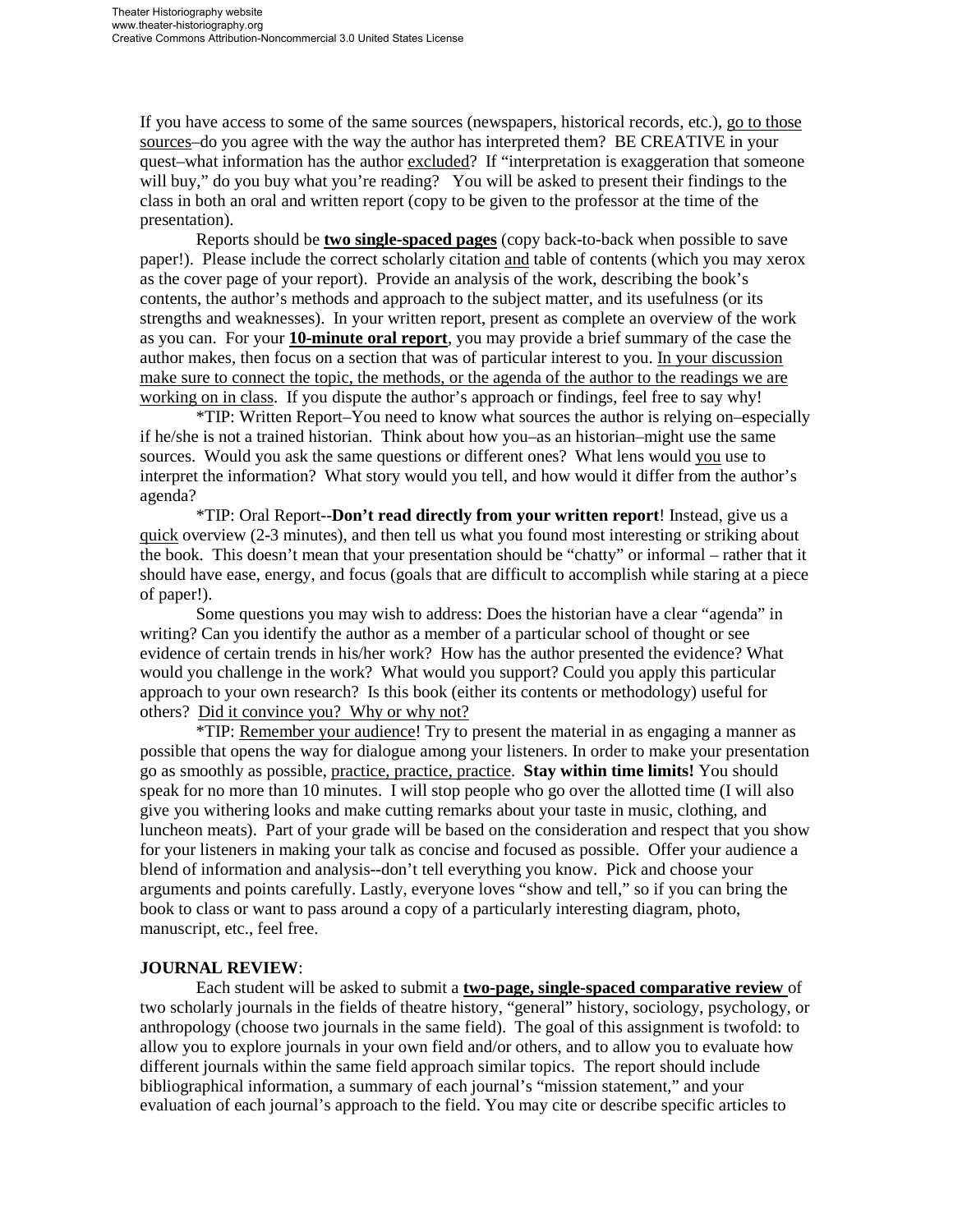demonstrate your point. Alternately, you may choose to write a review in which you analyze one journal's transition in tone, style, or agenda (comparing two different phases of its history of publication). Prepare a **10 minute oral presentation** which gives an overview of the two journals and summarizes your findings. *Please prepare copies to distribute TO THE CLASS via email at the time of the report*.

#### **REFLECTION**:

Using a paper that you have written for a previous graduate course, write a **two-page, single-spaced essay** in which you evaluate your own method and approach as an historian. Try to assess which thinkers may have influenced your work and, based on our readings in the course, suggest at least one alternate interpretation of the material you collected. (Please submit the original paper with your essay!) There is no oral report attached to this project.

#### **STAGING HISTORY**:

This is a research project that invites you to interpret one set of evidence and materials from several angles. You must pick a topic by **February 16**. You will spend the rest of the semester developing research on this topic, and presenting that research to the class. Here's the catch–you will present the project multiple times over the course of the semester, but each time using a different historiographical style.

 Presentation 1: Annales School Presentation 2: Marxist Presentation 3: Cultural History Presentation 4: New Historicism Presentation 5: "History from Below"

For **each** presentation you will give a **10 minute explanation** of how you might shape your story in the style of each of these schools of thought listed above. You will need to explain how your evidence can be used to support your argument. **Note: You will need to go to the "horse's mouth" for method on this project. You must seek out examples of each method as part of your research (for example, if you are presenting in the style of the Annales School, you would want to look at the work of Marc Bloch, etc.).** Use Bruce McConachie's essay ("Paradigms") as a model for your discussion! Please note–these are oral presentations ONLY (I get a written copy, though your classmates do not)–therefore, they need to be polished, wellrehearsed, and timed! Think of these as conference papers–you must persuade an audience that has NO opportunity to read or review your material! DO NOT cover the same material each time. Use each report as an opportunity to delve into some new aspect of your research. For example, if your topic is the Federal Theatre Project, you could use the Annales presentation to explore the geography and social context of the FTP in a specific region; you could use the Marxist presentation to explore the fear of socialism/communism/labor unrest that helped to close the FTP; you could use the New Historicism project to explore the evolution of some of the FTP scripts and the power dynamics involved in shaping them, etc.

**I STRONGLY URGE YOU TO USE THESE PROJECTS AND THIS SEMESTER TO WORK ON YOUR DISSERTATION OR THESIS RESEARCH. YOU MAY HAVE THE ENTIRE SEMESTER TO READ, RESEARCH, WRITE, AND PRESENT ABOUT YOUR TOPIC. EVEN IF YOU ARE STILL IN THE PROCESS OF EXPLORING AND DEFINING A TOPIC, THINK OF THIS AS AN OPPORTUNITY TO TRY IT OUT IN FRONT OF A HELPFUL AUDIENCE AND TO TEST WHETHER IT IS A VIABLE TOPIC (BEFORE COMMITTING ADDITIONAL TIME TO THE PROJECT BEYOND THIS CLASS).**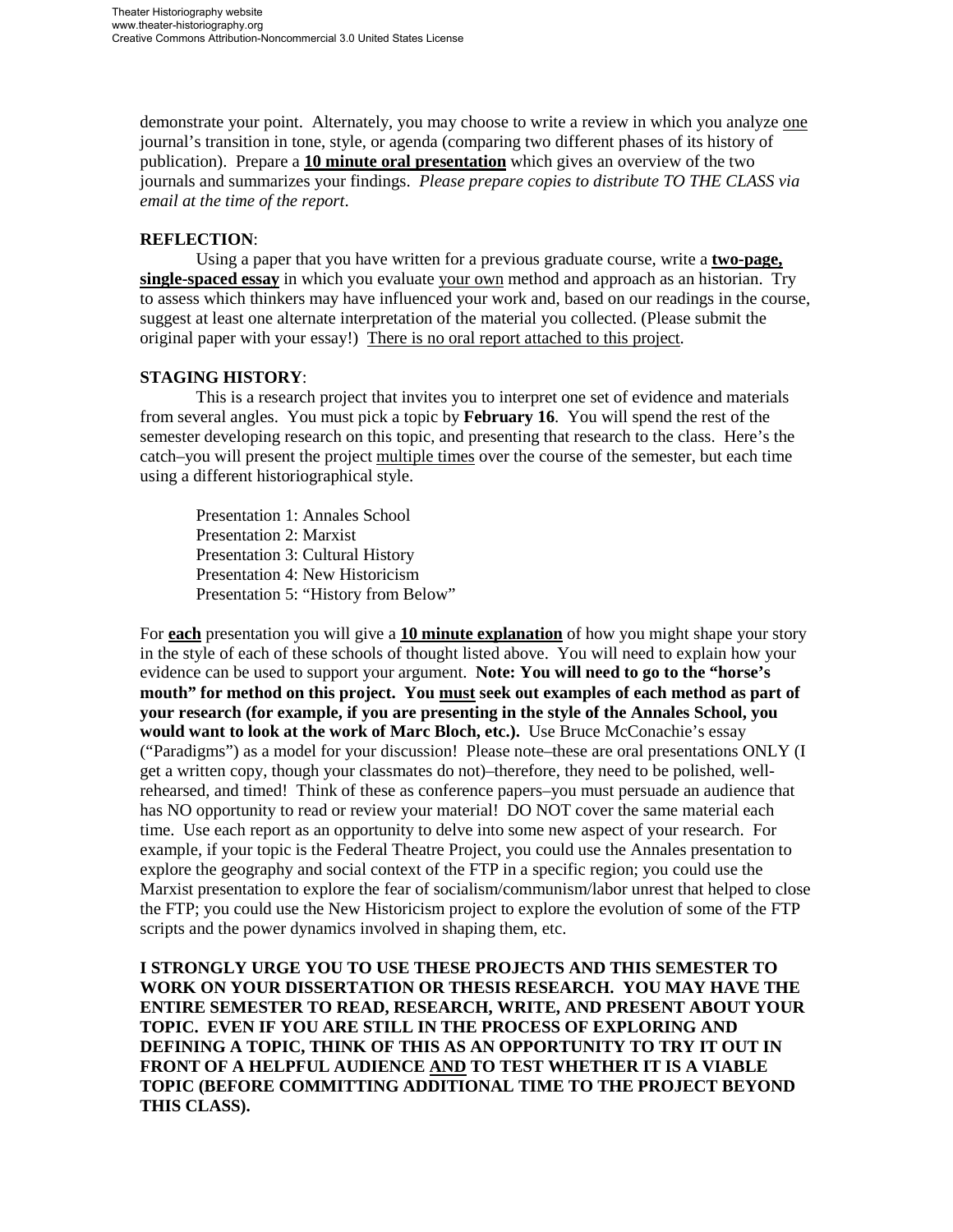### **PROSPECTUS AND FINAL ESSAY**:

 For this assignment, you may build on the material that you choose for the "Staging History" section of the course, or you may work on another topic in an area of interest to you. The first part of the assignment asks you to create a prospectus which outlines your topic and plan of research, as well as the method (s) of analysis you plan to apply. You will be asked to present a **15 minute overview** of your topic in class, so that your colleagues can ask questions, offer feedback, suggest additional sources, etc. (Again, *I* get a copy – your classmates do not.)

 The second part of the assignment asks you to write a paper which addresses some portion of your topic; for example, if you outline a broad subject, such as the connection between plague and theatre closings in Elizabethan England, you may not be able to cover the topic adequately in a twenty-page paper. Instead, you may wish to focus on one incident that illustrates your argument and demonstrates your approach to the topic. Part of your paper must be your rationale for choosing a particular approach to the work (why Marxist, for example?).

### **GRADING**:

| <b>Book Report</b>     | 5 %           |
|------------------------|---------------|
| <b>Journal Review</b>  | 5%            |
| Reflection             | 10%           |
| <b>Staging History</b> | 25% (5% each) |
| Prospectus             | 25%           |
| <b>Final Paper</b>     | 30%           |

**\*\*A general note**: **I do not accept late papers or assignments**. The only exceptions are emergency situations which involve a Dean's excuse or a letter from a physician. As you know, the department uses Turabian's guidelines for citations, notes, etc. Please make sure you are familiar with this form. Please see the University guidelines (below) for policies on sexual harassment, religious observances, etc.

Your final grade will be based upon the following chart:

| $A+$  | above 98% |
|-------|-----------|
| A     | 93-97%    |
| $A -$ | 90-92%    |
| $B+$  | 88-89%    |
| B     | 83-87%    |
| B-    | 80-82%    |
| C+    | 78-79%    |
| C     | 73-77%    |
| $C-$  | 70-72%    |
| $D+$  | 68-69%    |
| D     | 63-67%    |
| D-    | 60-62%    |
| F     | below 60% |

### **Please note that the University of Maryland assigns the following meaning to letter grades (http://www.faculty.umd.edu/teach/grades.html):**

"The university uses the following grading system: A, B, C, D, F, XF, I, P, S, and W. These marks remain as part of the student's permanent record and may be changed only by the original instructor on certification, approved by the department chair and the dean, that an actual mistake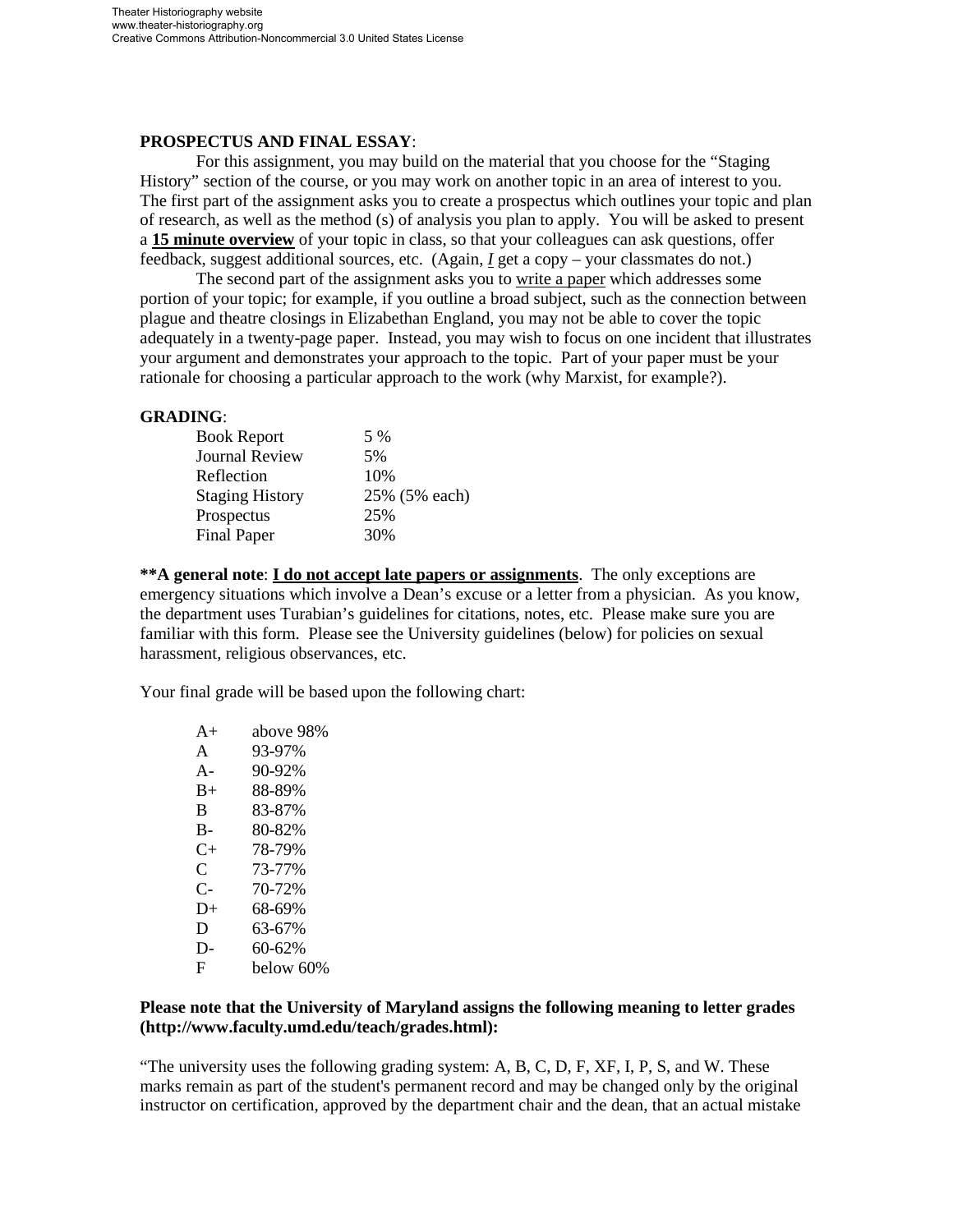was made in determining or recording the grade.

**A+, A, A-** denotes excellent mastery of the subject and outstanding scholarship. **B+, B, B-** denotes good mastery of the subject and good scholarship. **C+, C, C-** denotes acceptable mastery of the subject and the usual achievement expected. **D+, D, D-** denotes borderline understanding of the subject. These grades denote marginal performance, and they do not represent satisfactory progress toward a degree. **F** denotes failure to understand the subject and unsatisfactory performance. **XF**-denotes failure due to academic dishonesty

## **A note about Academic Integrity: The University has a Code of Academic Integrity, available on the web at www.inform.umd.edu/Campus**

**Into/Departments/jpo/code\_acinteg.html. We assume that students are familiar with the principles of the Code, which prohibits cheating on exams, plagiarizing papers, submitting the same paper for credit in two courses without authorization, buying papers, submitting fraudulent documents, and forging signatures. Students who have questions or concerns about these issues should contact the instructors or view the website for additional information.**

**You must fully and accurately cite all sources that you use in discussion group assignments or writing assignments. You should refer to one of the following sources for citation guidelines:** *A Writer's Reference* **by Diana Hacker (used in English 101–MLA style),** *A Manual for Writers* **by Kate Turabian, or** *The Chicago Manual of Style***. Remember that failure to correctly cite your sources may result in disciplinary action by the university. If you have concerns about your understanding of the proper form for citations, please consult your professors or the Learning Assistance Center (4-7693) or the Writing Center (5-3785). Please remember, that as far as the university is concerned, "ignorance of the law is no excuse." Your failure to consult the above sources or your failure to "understand" them will** *not* **excuse you from charges of academic dishonesty.** 

BELOW ARE THE UNIVERSITY'S POLICIES ON THE HONOR CODE, ACCOMMODATIONS FOR DISABILITIES, AND SEXUAL HARRASSMENT.

# RELIGIOUS OBSERVANCE POLICY

The University's policy "Assignments and Attendance on Dates of Religious Observance" provides that students should not be penalized because of observances of their religious beliefs; students shall be given an opportunity, whenever feasible, to make up within a reasonable time any academic assignment that is missed because of individual participation in religious observances. Students have the responsibility to inform the instructor of any intended absences for religious observances in advance. Notice should be provided as soon as possible, but no later than the end of the schedule adjustment period.

For more information: www.inform.umd.edu/EdRes/FacRes/teach/religious.html

## ACCOMMODATING INDIVIDUALS WHO HAVE DISABILITIES

The University is committed to making reasonable accommodations for individuals with disabilities that have been documented by the Disability Support Service (0126 Shoemaker Hall). A disability should be verified and discussed with the Disability Support Service before the student contacts the professor or TA. If you wish to discuss academic accommodations for this class, please contact the professor or TA no later than the end of the schedule adjustment period.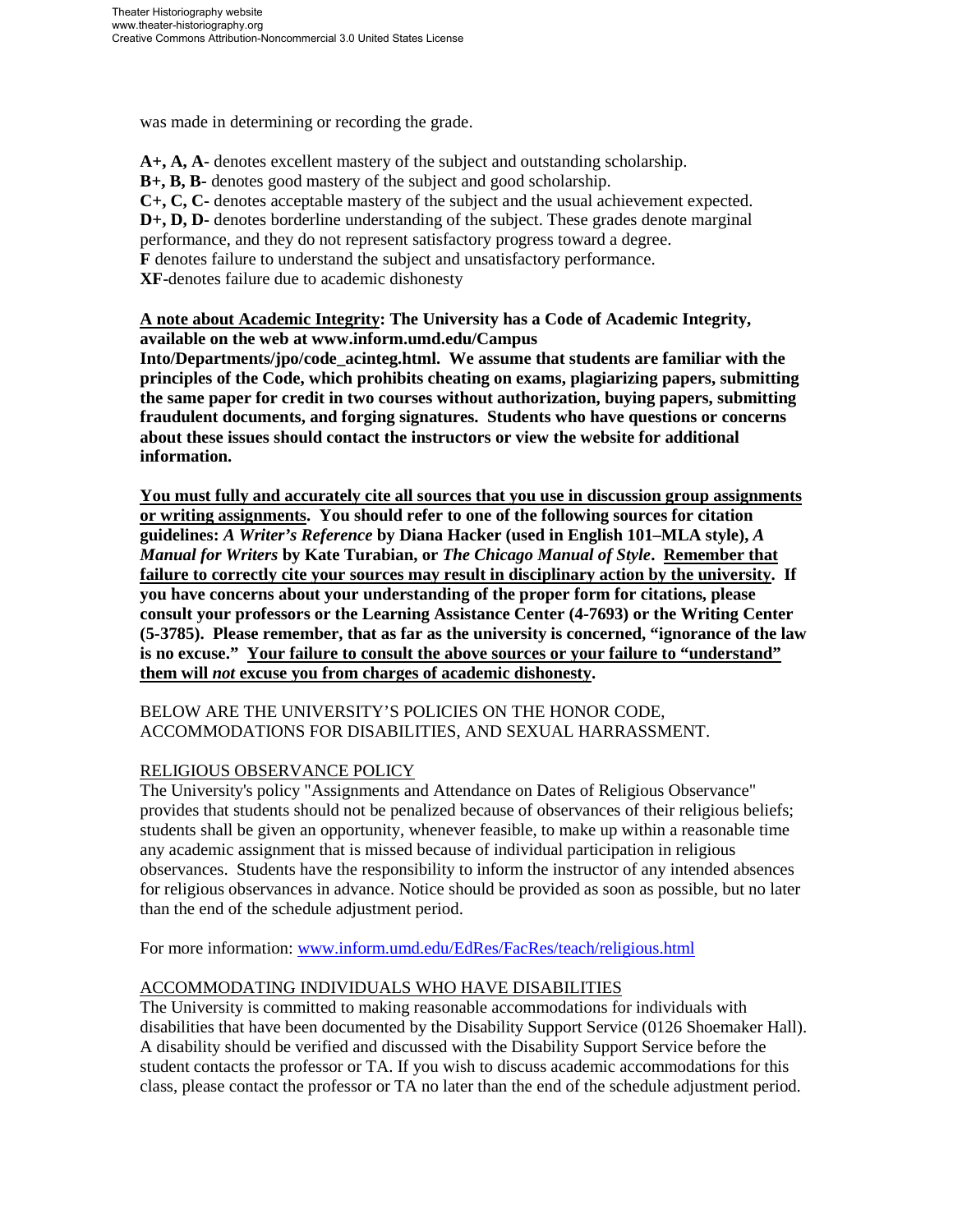For more information:

www.inform.umd.edu/CampusInfo/Departments/Counseling/Disability\_Support/

## HONOR CODE

The University has a nationally recognized Honor Code, administered by the Student Honor Council. The Student Honor Council proposed and the University Senate approved an Honor Pledge. The University of Maryland Honor Pledge reads:

"I pledge on my honor that I have not given or received any unauthorized assistance on this assignment/examination."

Unless you are specifically advised to the contrary, the Pledge statement should be handwritten and signed on the front cover of all exams, papers, projects, or other academic assignments submitted for evaluation in this course. Students who fail to write and sign the Pledge will be asked to confer with the instructor. Please recognize that all students are subject to the requirements of the University's Code of Academic Integrity whether or not they write and sign the Honor Pledge.

For more information: www.umd.edu/honorpledge www.inform.umd.edu/CampusInfo/Departments/PRES/policies/iii100a.html

## SEXUAL HARASSMENT POLICY

The University is committed to maintaining an academic work environment free of sexual harassment for all faculty, staff and students. Sexual harassment diminishes individual dignity and impedes equal educational and employment opportunities. Sexual harassment will not be tolerated at the University; it is a violation of law and University policy. Individuals who engage in sexual harassment will be subject to disciplinary action. Please be advised that the University has procedures in place to report sexual harassment and correct it when it occurs. Students who have questions about sexual harassment or the University policy and procedures may call the Office of Judicial Programs (314-8204). To read the entire Policy see "Appendix B: Campus Policy and Procedures on Sexual Harassment" in the Undergraduate Catalogue. For more information:

[www.inform.umd.edu/CampusInfo/Departments/PRES/legal/policies/sh.html](http://www.inform.umd.edu/CampusInfo/Departments/PRES/legal/policies/sh.html)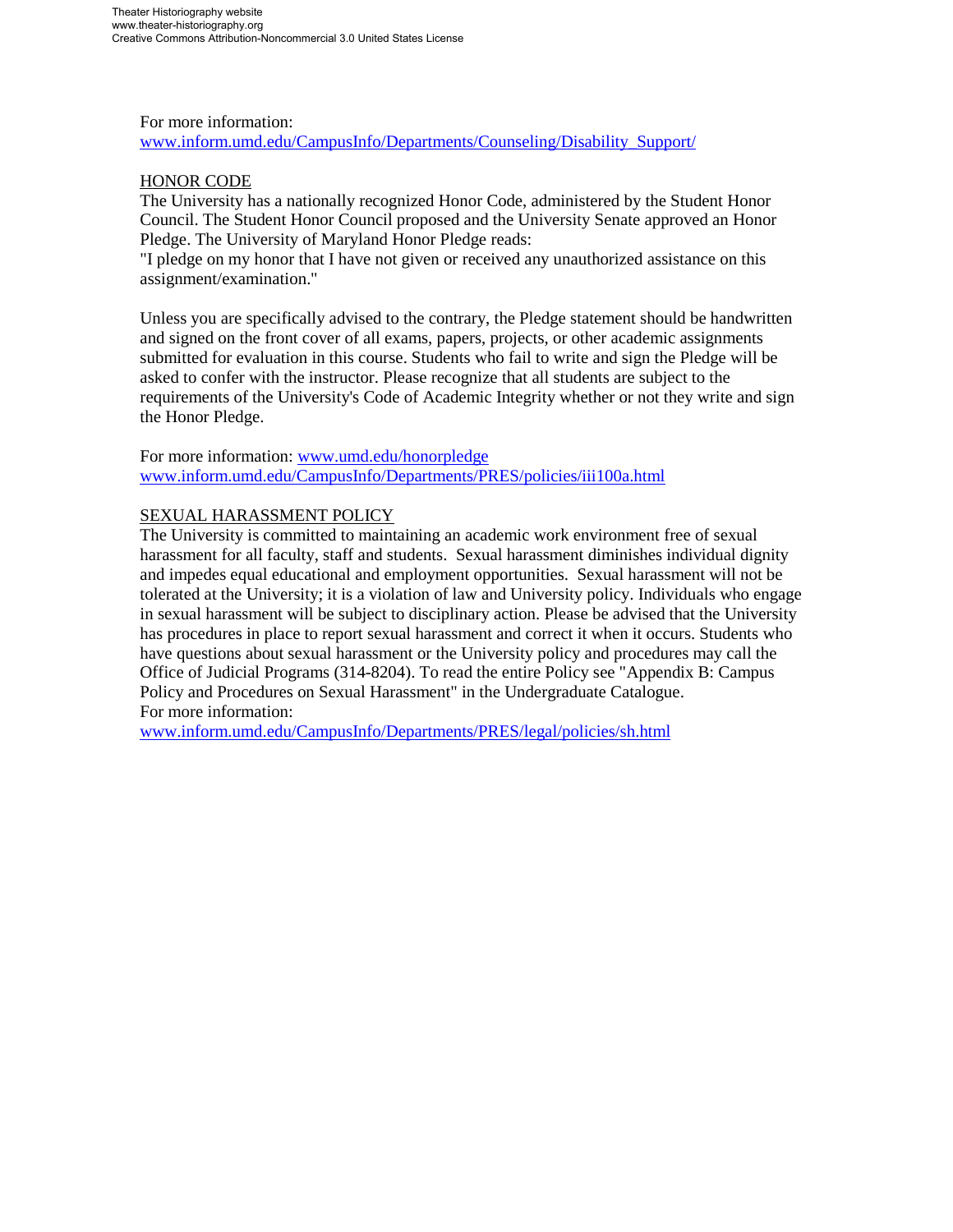$\overline{\Gamma}$ 

**ASSIGNMENTS (Please note that assignments are due on the date that they are listed.)**

*Quotable Quotes***: Each week choose ONE quotation from our readings (it may be from a play or it may be from one of our other texts). Write it down. Be prepared to present that one quotation in class and to explain how (for you) it can be connected to all of the other readings we did for the week. Be prepared to discuss the quotations you choose and the reasons for your choice in each class.**

| "Words, Words, Words"--An Introduction to the Course |                                                                                                                                                                                                                                                                           |  |
|------------------------------------------------------|---------------------------------------------------------------------------------------------------------------------------------------------------------------------------------------------------------------------------------------------------------------------------|--|
| <b>JAN 26:</b>                                       | Introduction to the course<br>DUE:<br>Arcadia, Tom Stoppard<br>"Is there too much 'history' in my theatre history?" Nathans (N)                                                                                                                                           |  |
|                                                      | The "Begats"-Tracing Traditions in History                                                                                                                                                                                                                                |  |
| FEB. 2:                                              | DUE:<br>-The Houses of History, pp. 1-58<br>-"Cultural Systems and the Nation-State: Paradigms for Writing National Theatre<br>History," NETJ 1997, pp. 29-44 (N)<br>-Modern Historiography, pp. 1-70<br>-The Cambridge Introduction to Theatre Historiography, pp. 1-153 |  |
| FEB. 9:                                              | DUE:<br>-The Cambridge Introduction to Theatre Historiography, pp. 154-268<br>-Modern Historiography, pp. 70-136<br>-The Houses of History, pp. 59-110<br>-The Haunted Stage, pp. 1-96                                                                                    |  |
| FEB. 16:                                             | DUE:<br>- The Haunted Stage, pp. 96-177<br>-Modern Historiography, pp. 137-170<br>-The Houses of History, pp. 110-140<br>-The Archive and the Repertoire, pp. 1-78<br><b>TOPIC CHOICES FOR SEMESTER DUE</b>                                                               |  |
|                                                      | Same history in a new way? Different approaches to the field                                                                                                                                                                                                              |  |
| FEB 23:                                              | DUE:<br>The Stage Life of Props, 1-116<br>-The Great Cat Massacre, pp. 75-104 (N)<br>-The Houses of History, pp. 172-229<br>-The Archive and the Repertoire, pp. 79-189<br><b>Book reports due</b>                                                                        |  |
| <b>MAR 2:</b>                                        | DUE:<br>-The Stage Life of Props, pp. 117-202                                                                                                                                                                                                                             |  |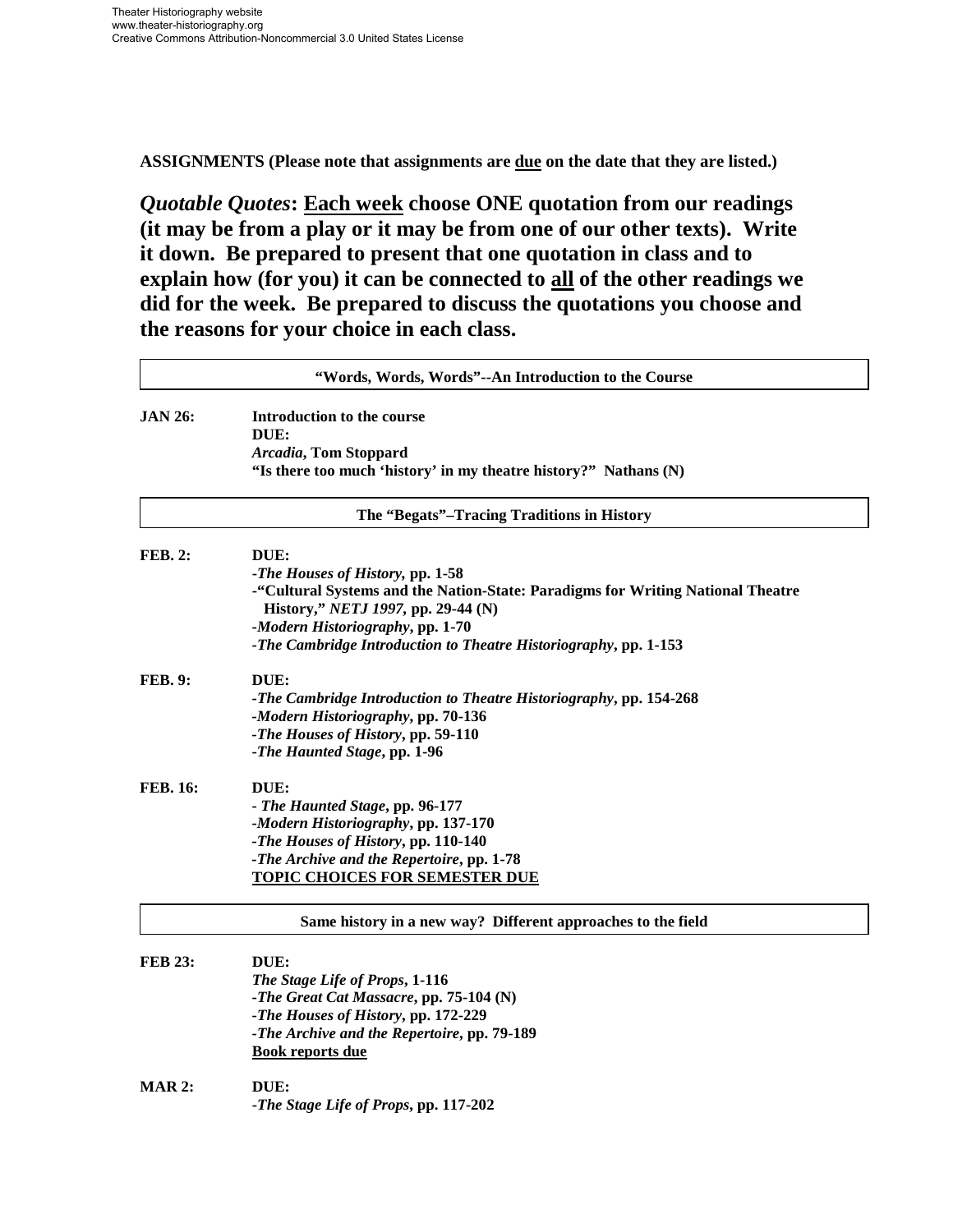#### *Theorizing Practice***, pp. 8-71 -***The Archive and the Repertoire***, pp. 189-278 Journal reports DUE**

**MAR 9: DUE:** *-Theorizing Practice***, pp. 120-135 -***The Houses of History***, pp. 141-203 -"Foucault's History of Culture," (N) -***Cities of the Dead***, pp. 1-71 (N) Presentation 1** 

#### **MAR 16: SPRING BREAK!!!!!!**

| <b>History from "Below"</b> |                                                                             |  |
|-----------------------------|-----------------------------------------------------------------------------|--|
|                             |                                                                             |  |
| <b>MAR 23:</b>              | DUE:<br>-New Perspectives on Historical Writing, "History from Below," (N)  |  |
|                             | --Readings from Liberation Historiography: African American Writers and the |  |
| Challenge of                |                                                                             |  |
|                             | History (N)                                                                 |  |
|                             | -The Houses of History, pp. 204-276                                         |  |
|                             | <b>Presentation 2</b>                                                       |  |
|                             | <b>Schedule meeting with Heather to discuss final paper/prospectus</b>      |  |
| <b>MAR 30:</b>              | DUE:                                                                        |  |
|                             | -New Perspectives on Historical Writing, "Women's History," (N)             |  |
|                             | -Theorizing Practice, pp. 71-87                                             |  |
|                             | <b>Presentation 3</b>                                                       |  |
|                             | <b>Elusive Evidence</b>                                                     |  |
| <b>APR 6:</b>               | DUE:                                                                        |  |
|                             | -Theorizing Practice, pp. 88-119                                            |  |
|                             | -The Houses of History, pp 277-325                                          |  |
|                             | <b>Reflections due</b>                                                      |  |
| <b>APR 13:</b>              | DUE:                                                                        |  |
|                             | -Theorizing Practice, pp. 136-177; 213-231                                  |  |
|                             | <b>Presentation 4</b>                                                       |  |
| <b>APR. 20:</b>             | <b>DUE: Presentation 5</b>                                                  |  |
| <b>APR 27:</b>              | <b>DUE: Prospectus Presentations</b>                                        |  |
| <b>MAY 4:</b>               | <b>DUE: Prospectus Presentations</b>                                        |  |
| <b>MAY 11:</b>              | <b>PAPERS DUE--Dinner at Heather's house</b>                                |  |
|                             |                                                                             |  |